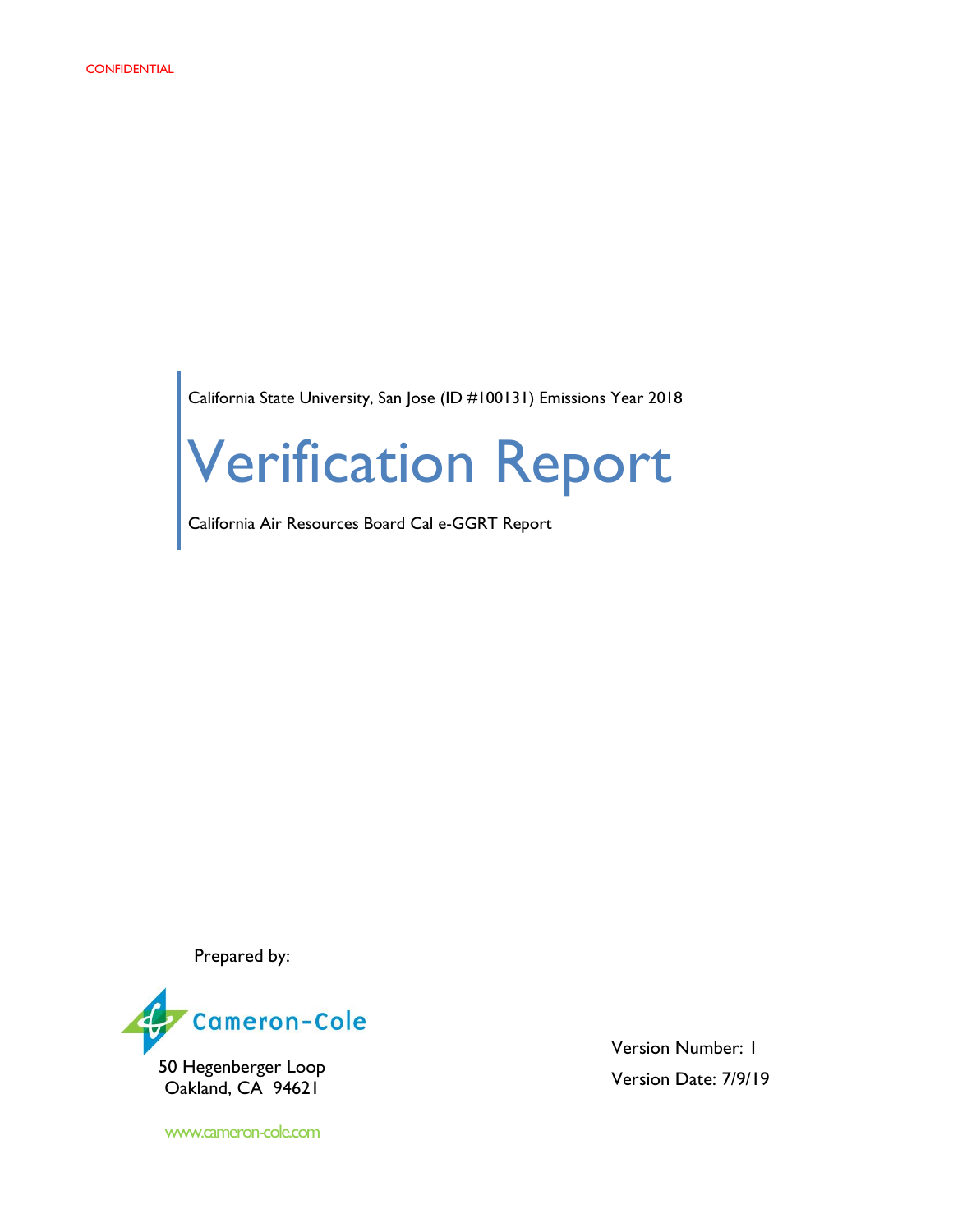

#### **Table of Contents**

# **Tables**

|          | <b>Table I.</b> Verification Issues Log          |
|----------|--------------------------------------------------|
|          | <b>Table 2.</b> GHG Emissions Data Check Summary |
| Table 3. | Non-Emissions Data Review Summary                |

# **Attachments**

- Attachment A. Verification Plan
- **Attachment B.** Verification Statement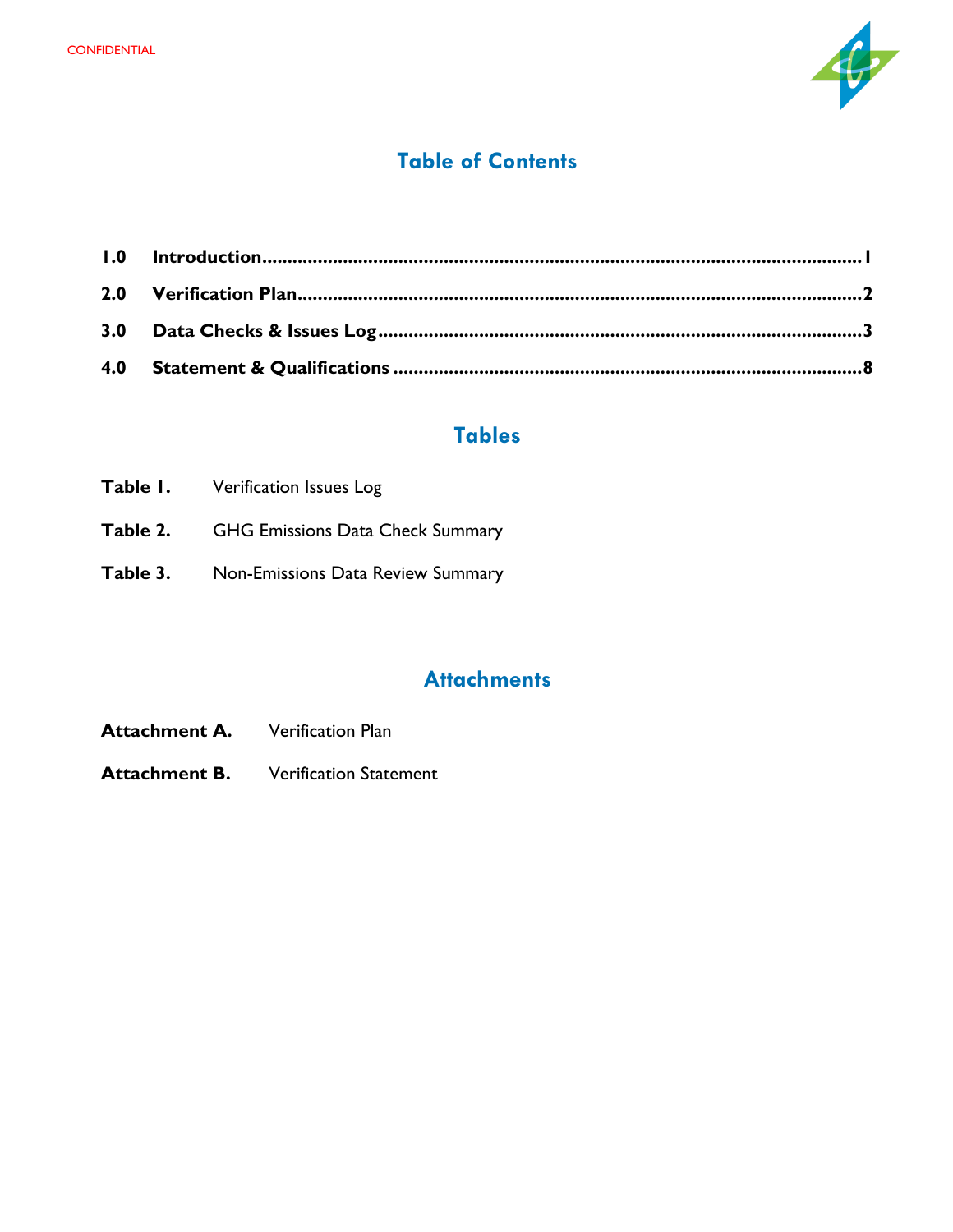

# **1.0 Introduction**

<span id="page-2-0"></span>Cameron-Cole, LLC (Cameron-Cole) has been retained by California State University, San Jose (SJSU) to verify its California Electronic Greenhouse Gas Reporting Tool (Cal e-GGRT) report for Emissions Year (EY) 2018 submitted to the California Air Resources Board (ARB) for compliance with the Regulation for the Mandatory Reporting of Greenhouse Gas Emissions (ARB GHG Reporting Rule)<sup>1</sup>. This verification was conducted between May and July 2019.

This Verification Report presents the findings of the verification activities.

#### **1.1 Verification Scope**

A description of SJSU's GHG emissions report included in the scope of verification activities is as follows:

- **Facility Location:** San Jose, California. The facility boundary includes all sources at the main campus located west-east between 4th and 10th Street and north-south between San Fernando and San Salvador Streets.
- **Greenhouse Gases:** carbon dioxide  $(CO_2)$ , nitrous oxide  $(N_2O)$  and methane  $(CH_4)$
- **Covered Data:**
	- o Direct Emissions from Stationary Combustion Sources: one cogeneration unit, three auxiliary boilers located at the cogeneration unit, and 16 utility natural gas meters supplying fuel to campus buildings (boilers, kilns, two 60 kW Tecogens, laboratory equipment, and kitchen equipment)
- **Other Data:**

 $\overline{\phantom{a}}$ 

- o **Electricity Purchases/Acquisitions**
- o Natural Gas Purchases/Acquisitions
- o Electricity & Steam Generation & Disposition
- **Facility Description:** The SJSU facility is a cogeneration power plant providing heating and cooling to SJSU. The facility is connected to the campus via steam and condensate delivery pipes. All data is measured in real time using in-line meters that feed into an integrated data management system.

<sup>&</sup>lt;sup>1</sup> Cameron-Cole will use all available formally updated guidance as published by ARB, such as FAQs in addition to the ARB GHG Reporting Rule.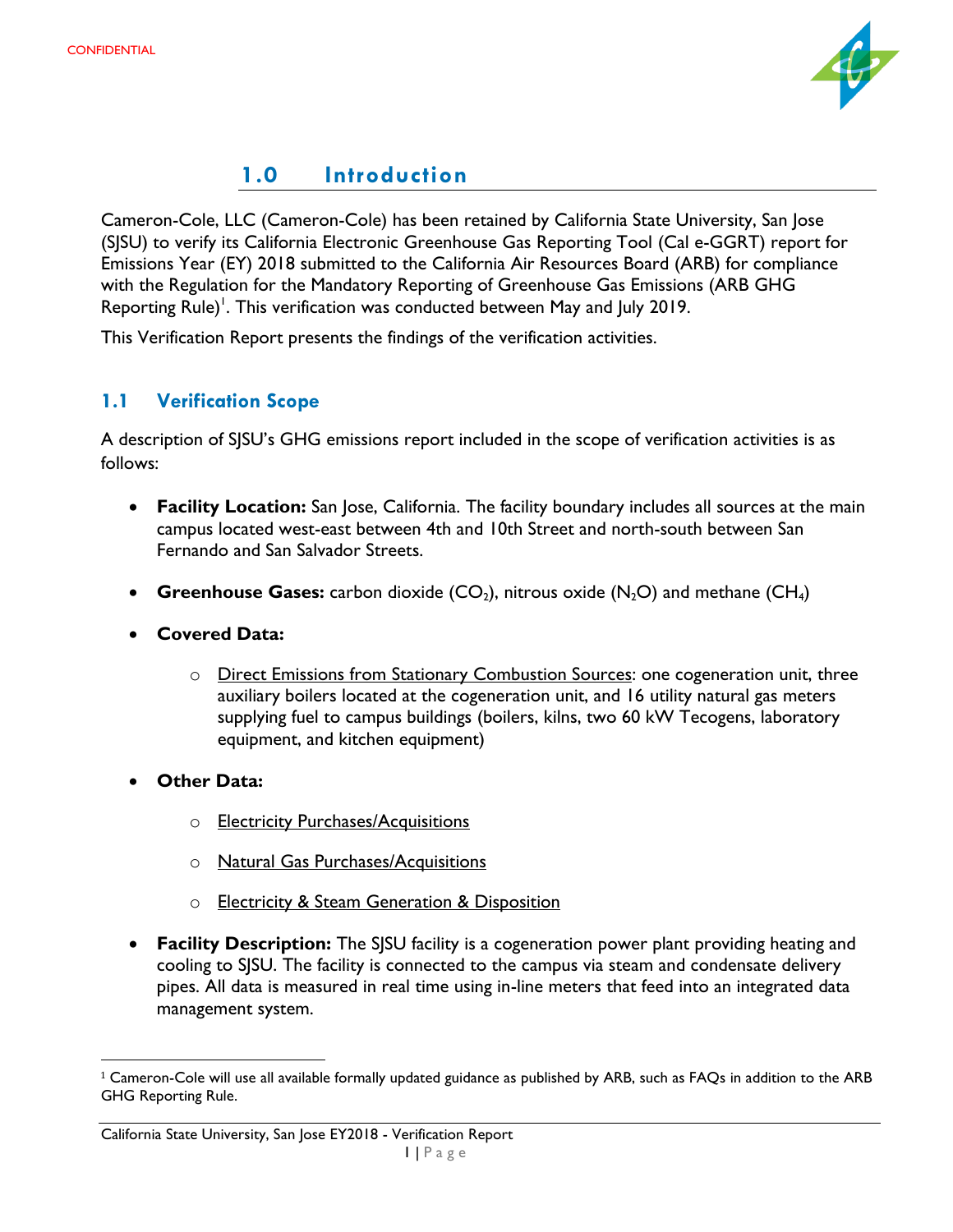

#### **1.2 Data Management**

<span id="page-3-0"></span>At the SJSU facility, they employ the following data management systems:

• **Data Acquisition & Tracking:** For the stationary combustion emission sources, the quantity of natural gas combusted at the facility and the electricity consumption were based on PG&E invoice records which document monthly usage. The monthly usage quantities were hand transcribed and tabulated in Microsoft Excel.

For the steam and thermal information tracking, there are meters embedded within the delivery and production system that provide real-time tracking of various data points (such as temperature, pressure, and volume). These systems are relied on for final data reporting values as entered into Cal e-GGRT.

• **Emission calculation/ product data systems:** For the stationary combustion sources, the total annual quantity of natural gas was entered into the Cal e-GGRT report to calculate the emissions.

For the steam/thermal energy, the annual totals were derived from pre-existing tracking systems, and were uploaded/entered into Cal e-GGRT.

# **2.0 Verification Plan**

The Verification Plan is provided as **Attachment A** and includes information on the following:

- Level of assurance
- Verification objectives
- Verification criteria
- Verification scope
- Materiality
- Verification activities and schedule.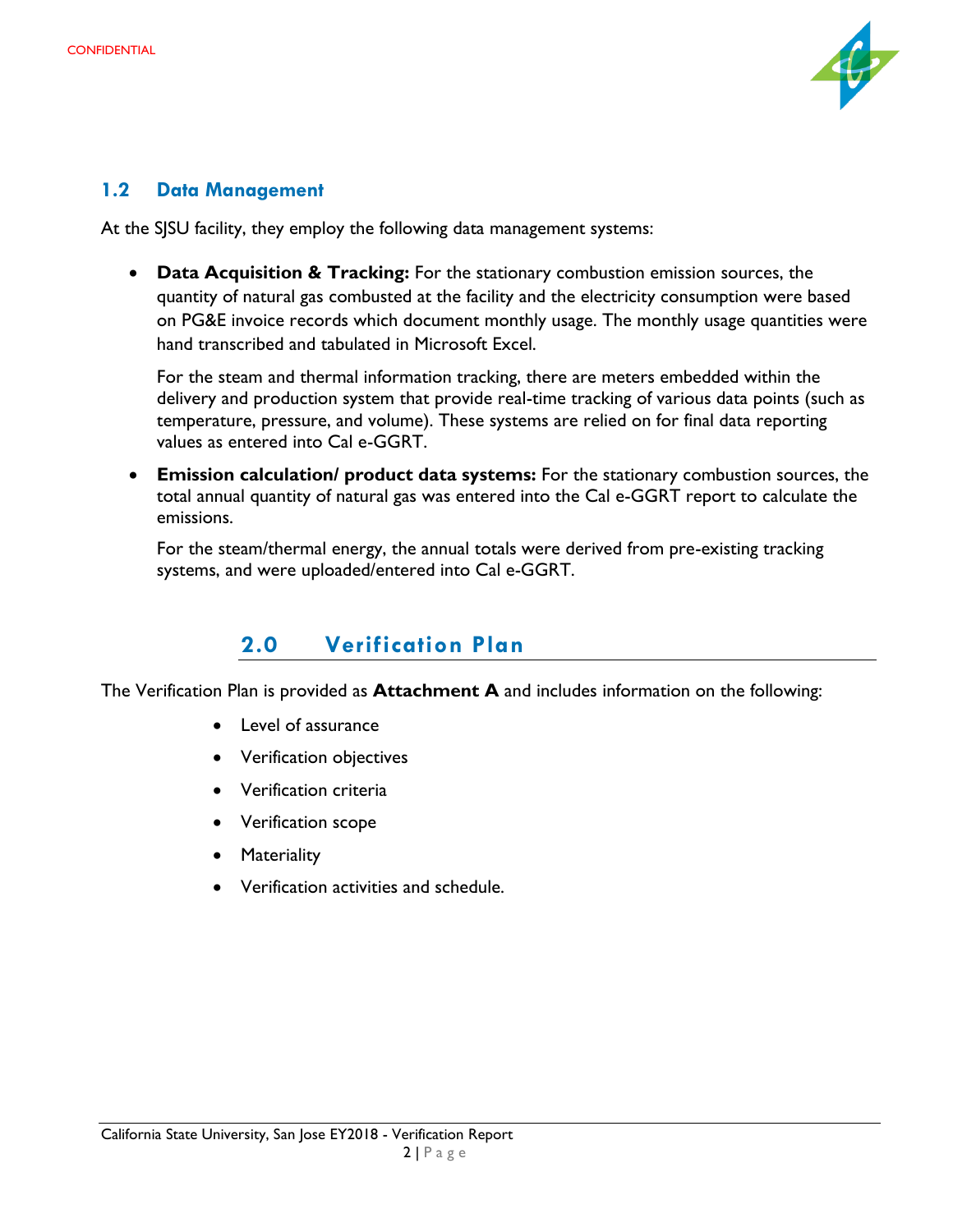

# **3.0 Data Checks & Issues Log**

#### <span id="page-4-0"></span>**3.1 Issues Log**

During the course of verification activities, the Verification Team maintained a log of the issues identified that could potentially affect determinations of material misstatements and nonconformance. A summary of these issues and how they were resolved is in presented in **Table 1** below.

| <b>Activity</b>                                               | <b>Issue</b>                                                                                                                                                  | <b>Regulatory</b><br><b>Section</b> | <b>Potential Impact</b><br>on Data and/or<br><b>Compliance</b>                                | <b>Resolution</b>                             |
|---------------------------------------------------------------|---------------------------------------------------------------------------------------------------------------------------------------------------------------|-------------------------------------|-----------------------------------------------------------------------------------------------|-----------------------------------------------|
| CAR#I<br><b>Electricity Purchases/</b><br>Acquisitions        | One electricity account<br>(Washburn) was excluded<br>from the inventory                                                                                      | § 95104(d)(1)                       | Non-conformance,<br>Nonmaterial<br>misstatement-<br>Update to eGGRT<br>Report is<br>mandatory | $Closed -$<br>corrected in<br>eGGRT           |
| <b>CAR#2</b><br>GP-Balance of<br>Campus                       | The number of meters listed<br>in the description on the<br>eGGRT Report does not<br>match the number of meters<br>listed in the supporting<br>documentation. | §95131(b)(9)                        | Non-conformance<br>Update to GHG<br>Monitoring Plan is<br>mandatory                           | $Closed -$<br>corrected in<br>eGGRT           |
| <b>CAR#3</b><br><b>GHG Monitoring</b><br>Plan - Block Diagram | The Block Diagram is<br>outdated and does not<br>include the references to<br>the current regulation.                                                         | §95105(c)(3)                        | Non-conformance<br>Update to GHG<br>Monitoring Plan is<br>mandatory                           | $Closed -$<br>updated<br>attached in<br>eGGRT |
| <b>CAR#4</b><br><b>GHG Monitoring</b><br>Plan - Meter Map     | The meter map is outdated<br>and does not include the<br>Washburn meter.                                                                                      | \$95105(c)                          | Non-conformance<br>Update to GHG<br>Monitoring Plan is<br>mandatory                           | Closed -<br>updated<br>attached in<br>eGGRT   |

#### **Table 1. Verification Issues Log**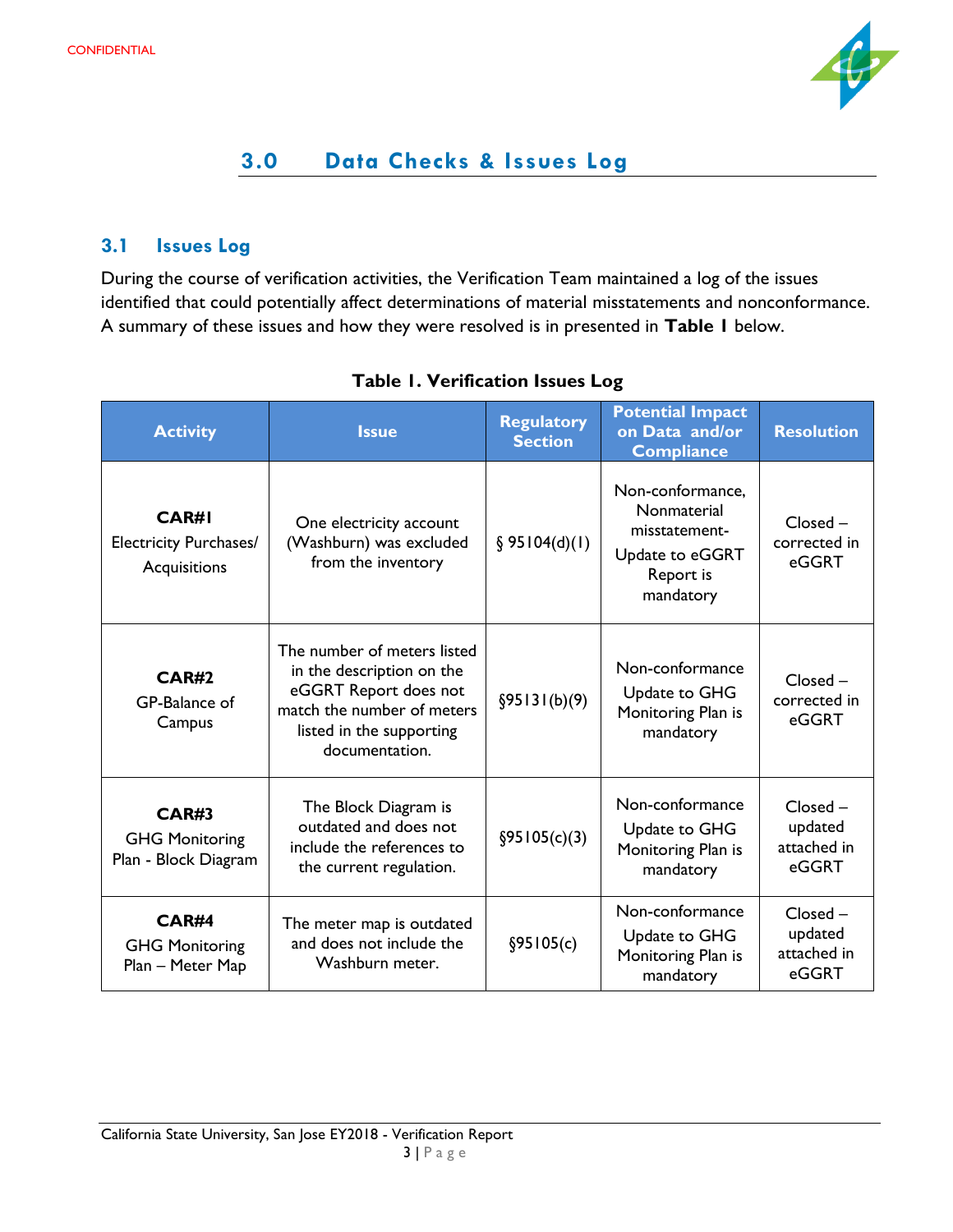

| <b>Activity</b>                                                     | <b>Issue</b>                                                                                                                                                    | <b>Regulatory</b><br><b>Section</b> | <b>Potential Impact</b><br>on Data and/or<br><b>Compliance</b>                                | <b>Resolution</b>                   |
|---------------------------------------------------------------------|-----------------------------------------------------------------------------------------------------------------------------------------------------------------|-------------------------------------|-----------------------------------------------------------------------------------------------|-------------------------------------|
| <b>CAR#5</b><br><b>Total Thermal</b><br>Output                      | The reported Total Thermal<br>Output MMBtu does not<br>match what is reported in<br>"2018 GHG Report"<br>spreadsheet.                                           | §95112(b)(3)                        | Non-conformance,<br>Nonmaterial<br>misstatement-<br>Update to eGGRT<br>Report is<br>mandatory | $Closed -$<br>corrected in<br>eGGRT |
| <b>CAR#6</b><br><b>Generated Electricity</b><br>for Grid Generation | The reported Total<br><b>Generated Electricity for</b><br><b>Grid Generation MWh does</b><br>not match what is reported<br>in "2018 GHG Report"<br>spreadsheet. | \$95112(a)(4)                       | Non-conformance<br>Update to GHG<br>Monitoring Plan is<br>mandatory                           | $Closed -$<br>corrected in<br>eGGRT |
| <b>CAR#7</b><br>Stationary<br>Combustion-<br><b>Natural Gas</b>     | Proration error in January<br>2018 for the Student Union<br>account.                                                                                            | §95115(k)                           | Nonmaterial<br>misstatement-<br>Update to eGGRT<br>Report is<br>mandatory                     | $Closed -$<br>corrected in<br>eGGRT |
| <b>CAR#8</b><br>GP-Balance of<br>Campus                             | Annual Natural Gas usage<br>(therms) reported in<br>eGGRT does not match<br>documentation.                                                                      | §95115(k)                           | Nonmaterial<br>misstatement-<br>Update to eGGRT<br>Report is<br>mandatory                     | $Closed -$<br>corrected in<br>eGGRT |

All issues were addressed by SJSU resulting in revision and resubmission of the e-GGRT Report.

#### **3.2 Data Checks**

To assess the accuracy of SJSU's submitted emissions data report, Cameron-Cole conducted data checks. A detailed comparison of the data checks with the submitted emissions data report is provided in Table 2 below. The 'Reported CO<sub>2</sub>e' column below represents the emissions from the resubmitted e-GGRT Report.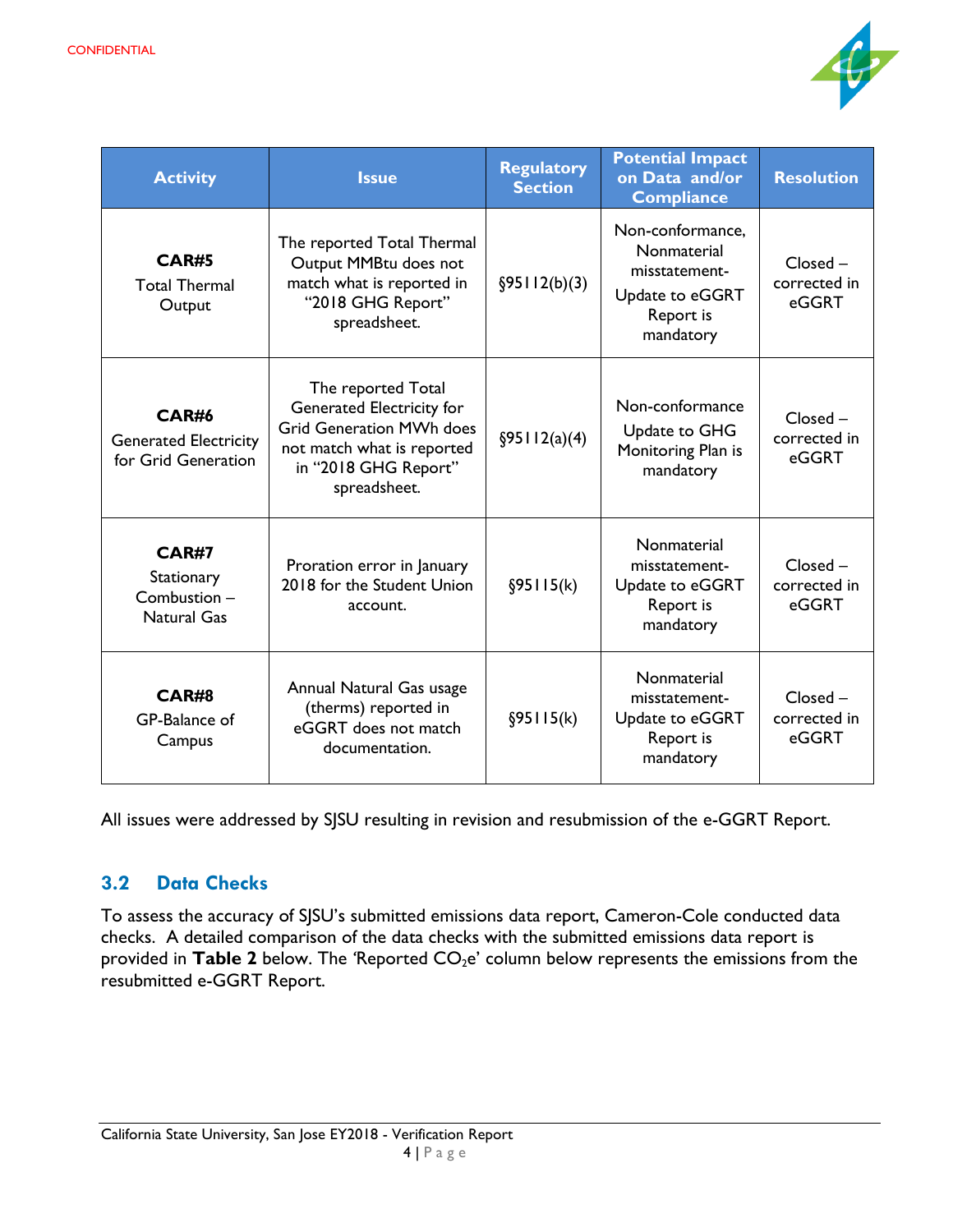

| <b>Emitting</b><br><b>Activity Name</b>                | <b>Emitting</b><br><b>Activity</b><br><b>Category</b> | Gas                                 | <b>Reported</b><br>CO <sub>2</sub> e (MT) | <b>Cameron-Cole</b><br><b>Recalculated</b><br>CO <sub>2</sub> e (MT) | <b>Reason</b><br>for<br><b>Difference</b> | <b>Materiality</b> |
|--------------------------------------------------------|-------------------------------------------------------|-------------------------------------|-------------------------------------------|----------------------------------------------------------------------|-------------------------------------------|--------------------|
| Unit Name:<br>GP- SJSU Cogen                           | Fuel:<br><b>Natural Gas</b>                           | $CO2$ , CH <sub>4</sub> ,<br>$N_2O$ | 24,488.80                                 | 24,488.80                                                            | No Issue                                  | 0.0000%            |
| Unit Name:<br><b>GP- Auxiliary</b><br><b>Boilers</b>   | Fuel:<br><b>Natural Gas</b>                           | $CO2$ , CH <sub>4</sub> ,<br>$N_2O$ | 2,362.08                                  | 2,362.08                                                             | No Issue                                  | 0.0000%            |
| Unit Name:<br>GP- Balance of<br>Campus                 | Fuel:<br><b>Natural Gas</b>                           | $CO2$ , CH <sub>4</sub> ,<br>$N_2O$ | 766.6                                     | 766.6                                                                | No Issue                                  | 0.0000%            |
| Unit Name:<br>GP- Balance of<br>Campus<br>(de minimis) | Fuel:<br>Natural Gas                                  | $CO2$ , CH <sub>4</sub> ,<br>$N_2O$ | 1.09                                      | 1.09                                                                 | No Issue                                  | 0.0000%            |
| <b>Total Covered Emissions</b>                         |                                                       | 27,618.62                           | 27,618.62                                 | 0.00001%                                                             |                                           |                    |

**Table 2. GHG Emissions Data Check Summary**

In order to meet the requirements of Section 95131(b)(12)(A) of ARB's GHG Reporting Rule, Cameron-Cole did a material misstatement assessment for covered emissions using the following equation:

$$
Percent error (emissions) = \sum \frac{[Discrepancies + Omissions + Misreporting] \times 100\%}{Total reported covered emissions}
$$

Cameron-Cole calculated a percent error of 0.00001% for covered emissions for SJSU's e-GGRT Report. The difference in reported versus recalculated emissions is solely due to rounding and does not represent a correctable error. Therefore, SJSU's reported emissions met the accuracy requirement of ARB's GHG Reporting Rule.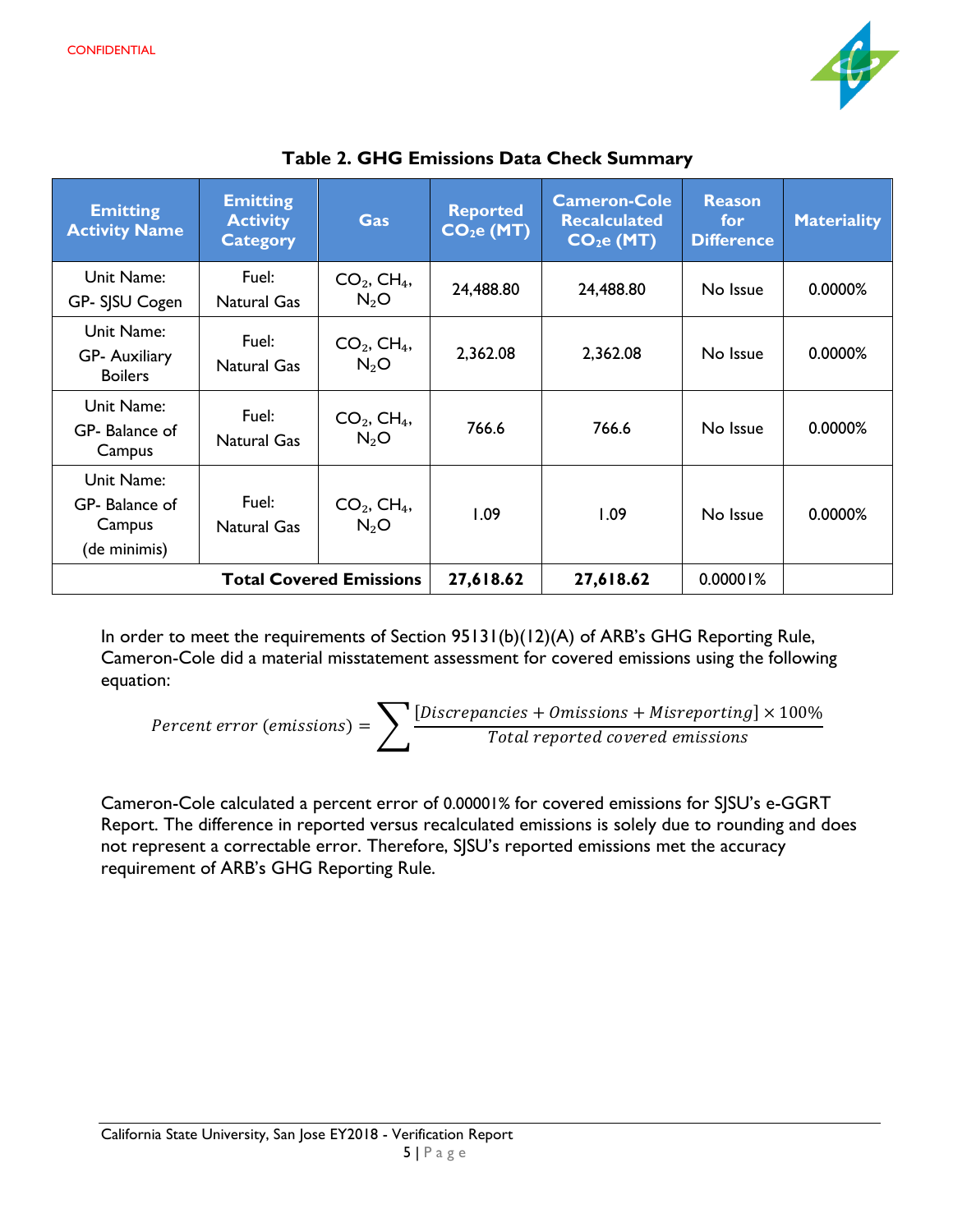

| <b>Activity Name</b>                                                                                                                                                                                                                | <b>Activity Category</b>                                                                                                                                                                | <b>Units</b> | <b>Reported</b><br><b>Value</b> | <b>Cameron-</b><br><b>Cole</b><br><b>Recalculated</b><br>Value | <b>Reason for</b><br><b>Difference</b> |
|-------------------------------------------------------------------------------------------------------------------------------------------------------------------------------------------------------------------------------------|-----------------------------------------------------------------------------------------------------------------------------------------------------------------------------------------|--------------|---------------------------------|----------------------------------------------------------------|----------------------------------------|
| Pacific Gas and Electric<br>Company (PG&E)                                                                                                                                                                                          | Electricity<br>Purchases/Acquisitions<br>for Reporting Facilities<br>(95104(d))                                                                                                         | <b>MWh</b>   | 18,779.00                       | 18,779.06                                                      | Rounding                               |
| Pacific Gas and Electric<br>Company (PG&E) -<br>Supplier of Natural Gas<br>(All Accounts)                                                                                                                                           | <b>Natural Gas</b><br>Purchases/Acquisitions<br>for Reporting Facilities<br>[95115(k), 95103(a)(1)]                                                                                     | <b>MMBtu</b> | 520,380.11                      | 520,380.21                                                     | Rounding                               |
| Disposition of<br><b>Generated Electricity</b><br>[95112(a)(4)]                                                                                                                                                                     | <b>Generated Electricity</b><br>for Grid Disposition<br>[95112(a)(4)(A)]                                                                                                                | <b>MWh</b>   | 81.00                           | 80.52                                                          | Rounding                               |
| Portion of Generated<br>Electricity used to<br><b>Produce Cooling Energy</b><br>For Other End-Users or<br>For On-site Industrial<br>Process Not in Support<br>of the Power<br><b>Generation System</b><br>$[95112(a)(4)(C)1-2]$     | <b>Amount of Electricity</b>                                                                                                                                                            | <b>MWh</b>   | 6,487.00                        | 6,486.52                                                       | Rounding                               |
| Portion of Generated<br>Electricity used to<br><b>Produce Cooling Energy</b><br>For Other End-Users or<br>For On-site Industrial<br>Process Not in Support<br>of the Power<br><b>Generation System</b><br>[95   $12(a)(4)(C)$   -2] | Parasitic Steam Use:<br>Generated thermal<br>energy used for<br>supporting power<br>production (excluding<br>steam used directly for<br>generating electricity)<br>$[95112(a)(5)(B)]$ : | <b>MMBtu</b> | 0                               | 0                                                              | No issue                               |

|  | <b>Table 3. Non-Emissions Data Review</b> |  |
|--|-------------------------------------------|--|
|--|-------------------------------------------|--|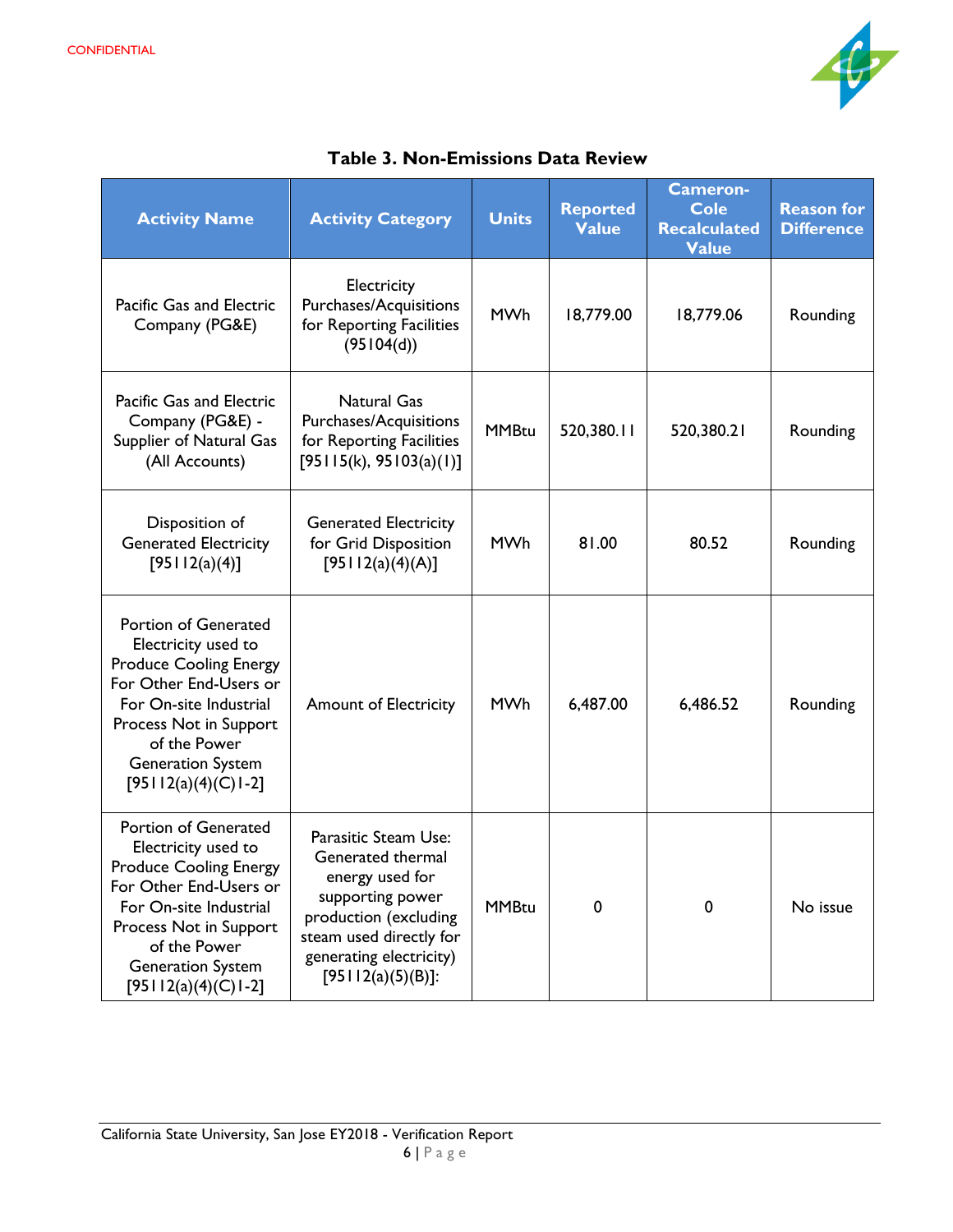

| <b>Activity Name</b>                                                                                                                                                                                                                                          | <b>Activity Category</b>                                                                                                            | <b>Units</b> | <b>Reported</b><br><b>Value</b> | <b>Cameron-</b><br><b>Cole</b><br><b>Recalculated</b><br><b>Value</b> | <b>Reason for</b><br><b>Difference</b> |
|---------------------------------------------------------------------------------------------------------------------------------------------------------------------------------------------------------------------------------------------------------------|-------------------------------------------------------------------------------------------------------------------------------------|--------------|---------------------------------|-----------------------------------------------------------------------|----------------------------------------|
| Portion of Generated<br>Electricity used to<br><b>Produce Cooling Energy</b><br>For Other End-Users or<br>For On-site Industrial<br>Process Not in Support<br>of the Power<br><b>Generation System</b><br>$[95112(a)(4)(C)1-2]$                               | Generated thermal<br>energy for on-site<br>industrial applications<br>not related to<br>electricity generation<br>[95112(a)(5)(C)]: | <b>MMBtu</b> | 139,207.00                      | 139,206.51                                                            | Rounding                               |
| Portion of Generated<br>Thermal Energy Used to<br><b>Produce Cooling Energy</b><br>or Distilled Water for<br>Other End-Users or For<br>On-Site Industrial<br>Process not in support<br>of the Power<br><b>Generation System</b><br>[95   $12(a)(5)(C)$   -2]: | Amount of Thermal<br>Energy                                                                                                         | <b>MMBtu</b> | 10,154.00                       | 10,153.82                                                             | Rounding                               |
| Unit Name:<br>GP- SJSU Cogen                                                                                                                                                                                                                                  | $95112(b)(2)$ :<br><b>Gross Generation</b>                                                                                          | <b>MWh</b>   | 31,502.00                       | 31,502.41                                                             | Rounding                               |
| Unit Name:<br>GP- SJSU Cogen                                                                                                                                                                                                                                  | $95112(b)(2)$ :<br><b>Net Generation</b>                                                                                            | <b>MWh</b>   | 30,132.00                       | 30,132.30                                                             | Rounding                               |
| Unit Name:<br>GP- SJSU Cogen                                                                                                                                                                                                                                  | $95112(b)(3)$ :<br><b>Total Thermal Output</b><br>(for Cogeneration or<br>Bigeneration)                                             | <b>MMBtu</b> | 139,207.00                      | 139,206.51                                                            | Rounding                               |

Cameron-Cole identified minor rounding discrepancies for the reported non-emissions data noted above. Since the discrepancies were due to rounding, they do not represent correctible errors. Therefore, Calpine's eGGRT Report conforms to the requirements of ARB's GHG Reporting Rule.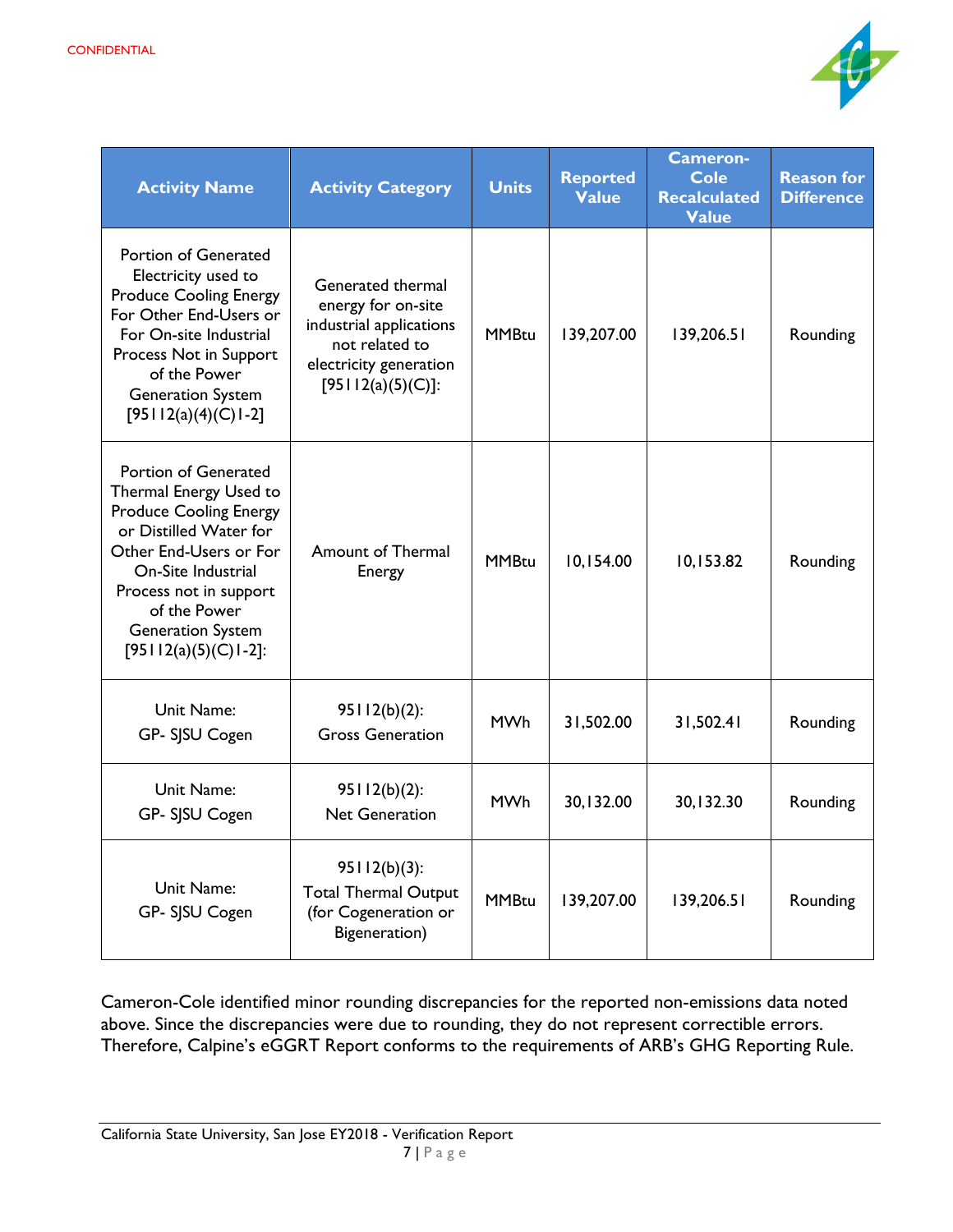

# **4.0 Statement & Qualifications**

<span id="page-9-0"></span>Cameron-Cole can provide reasonable assurance that the EY 2018 Cal e-GGRT Report for California State University, San Jose facility located at One Washington Square, San Jose, California is free of material misstatements and is in conformance with the ARB GHG Reporting Rule.

A copy of the Verification Statement that will be submitted to ARB is provided as **Attachment B**.

H. Tripinly

H. Dru Krupinsky 7/9/19 Mallory Andrews 7/9/19 Lead Verifier **Independent Reviewer** Cameron-Cole, LLC Cameron-Cole, LLC

**DCN 564 Version 2.0 Date: 01.14.19 Approved by: GHG Director**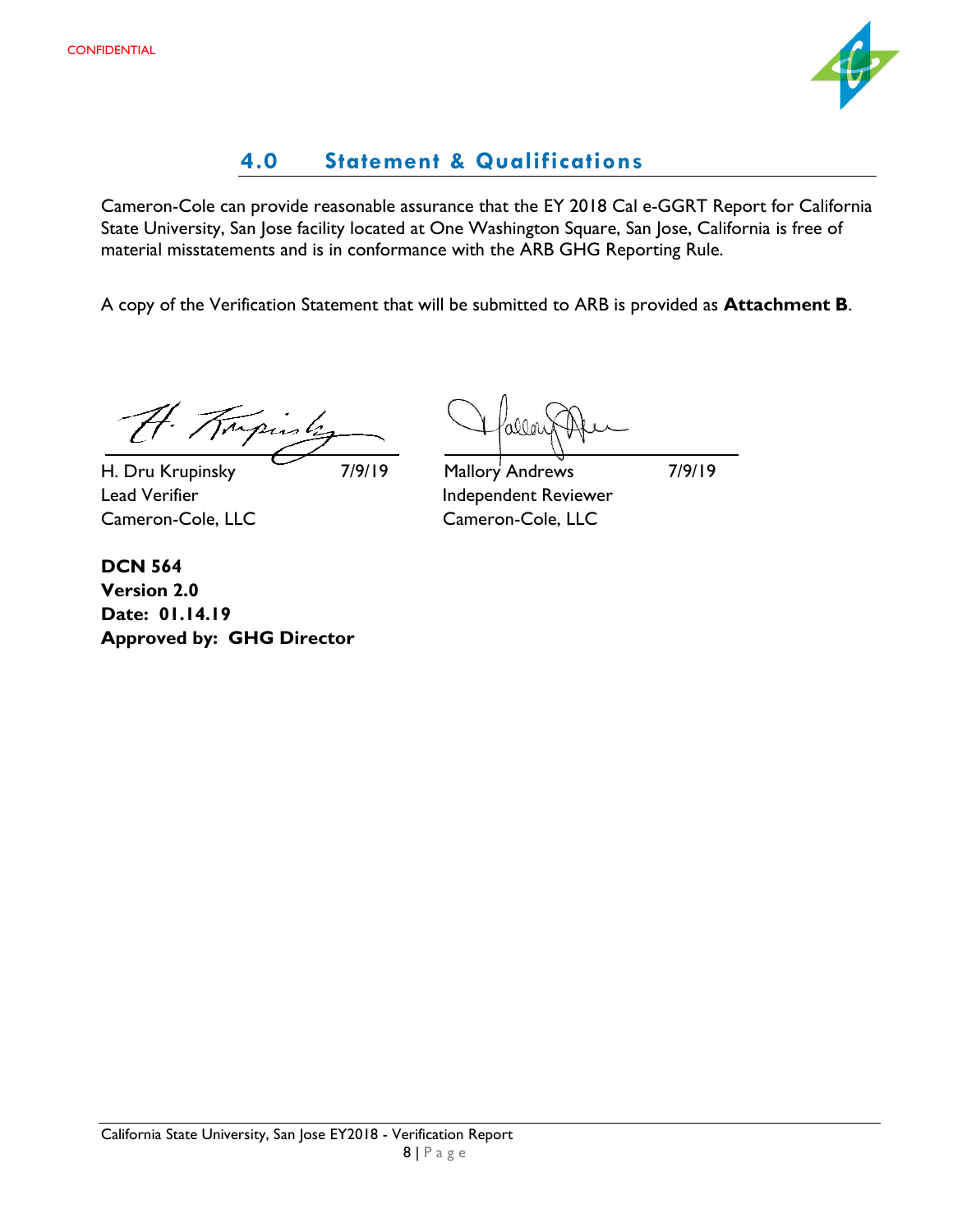

# **Attachment A – Verification Plan**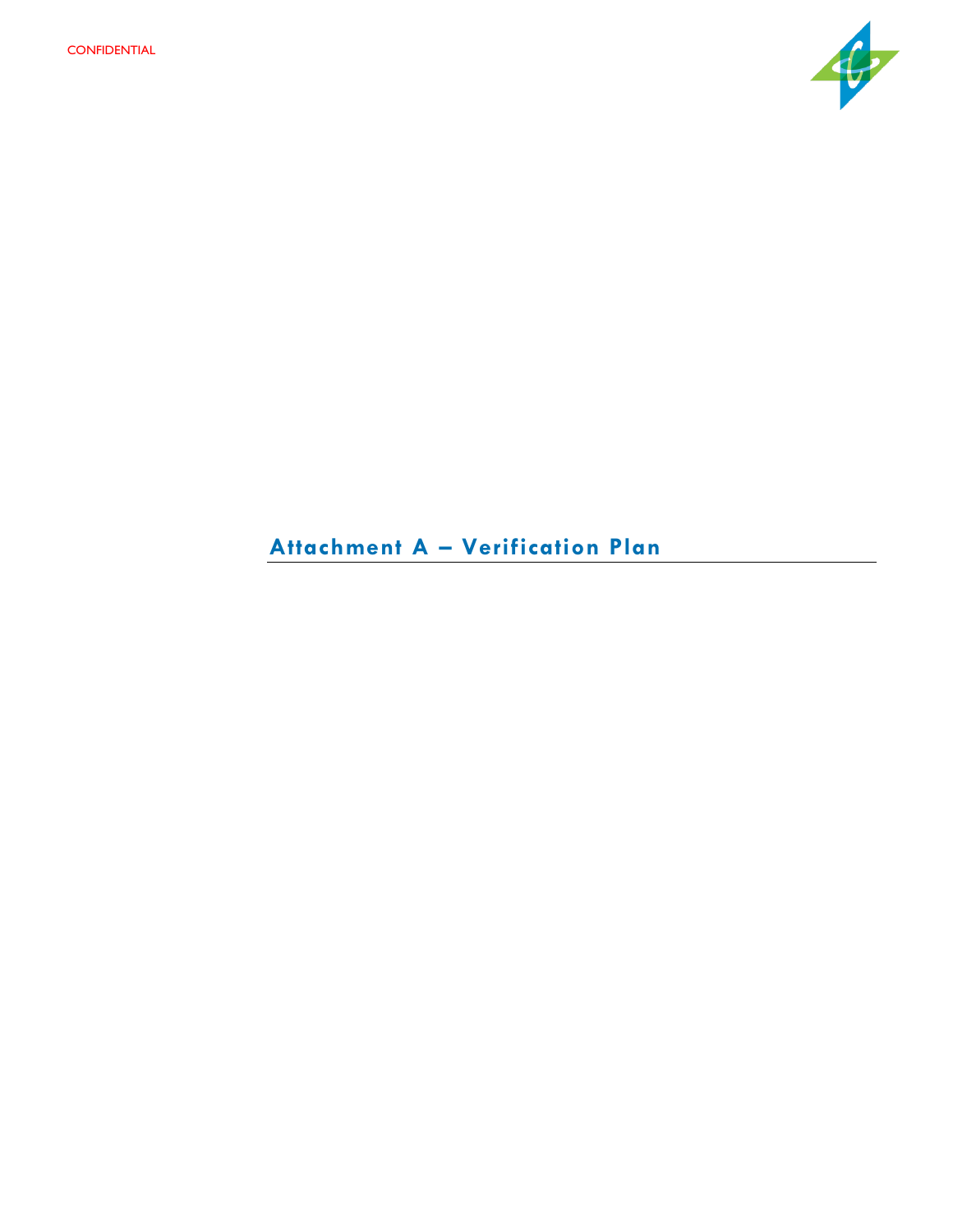

San Jose State University (ID #100131) Emissions Year 2018

# Verification Plan

California Air Resources Board Cal e-GGRT Report

**Cameron-Cole, LLC**

50 Hegenberger Loop Oakland, CA 94621

www.cameron-cole.com

Version 2: Version Date: 7/8/2019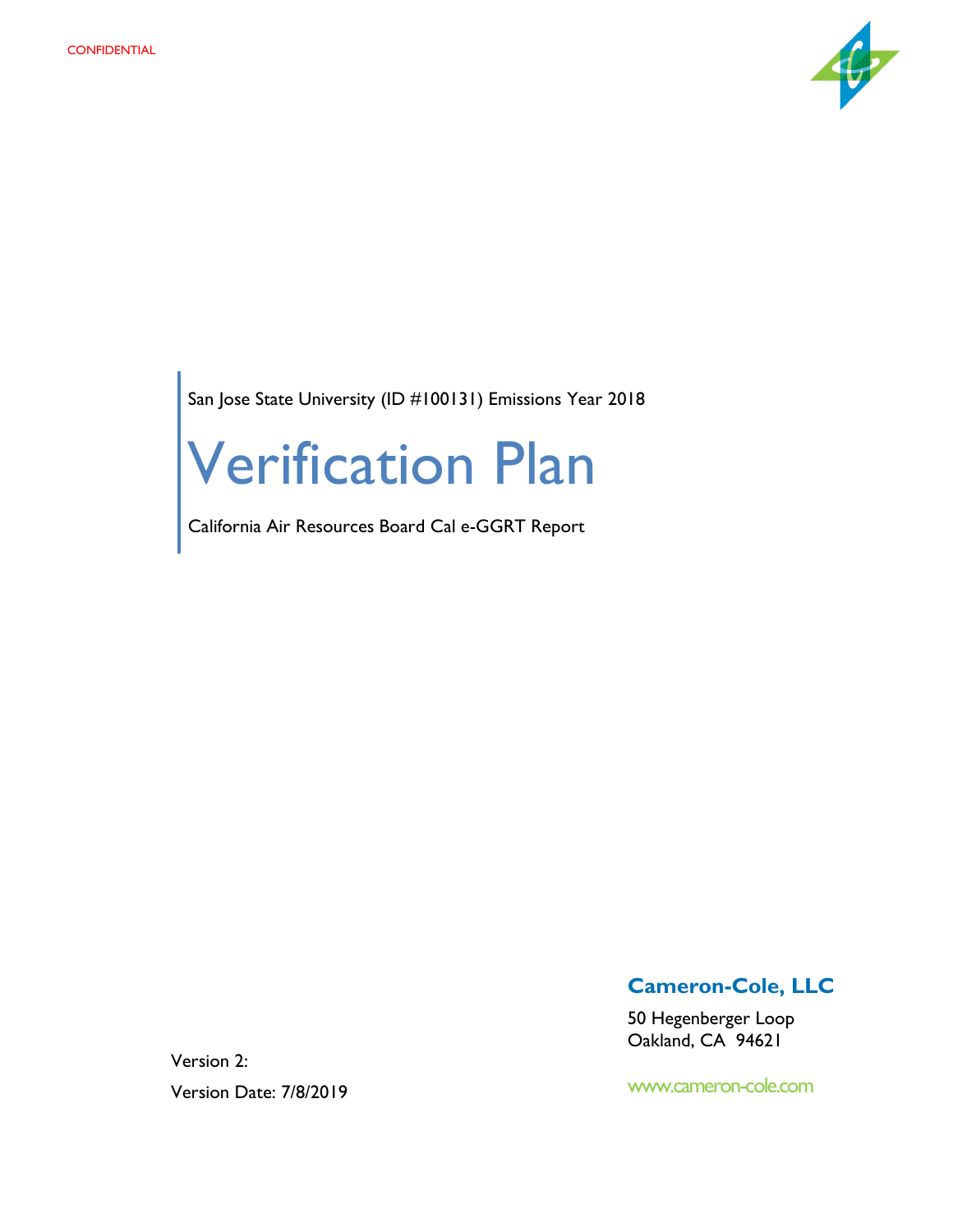

# **Table of Contents**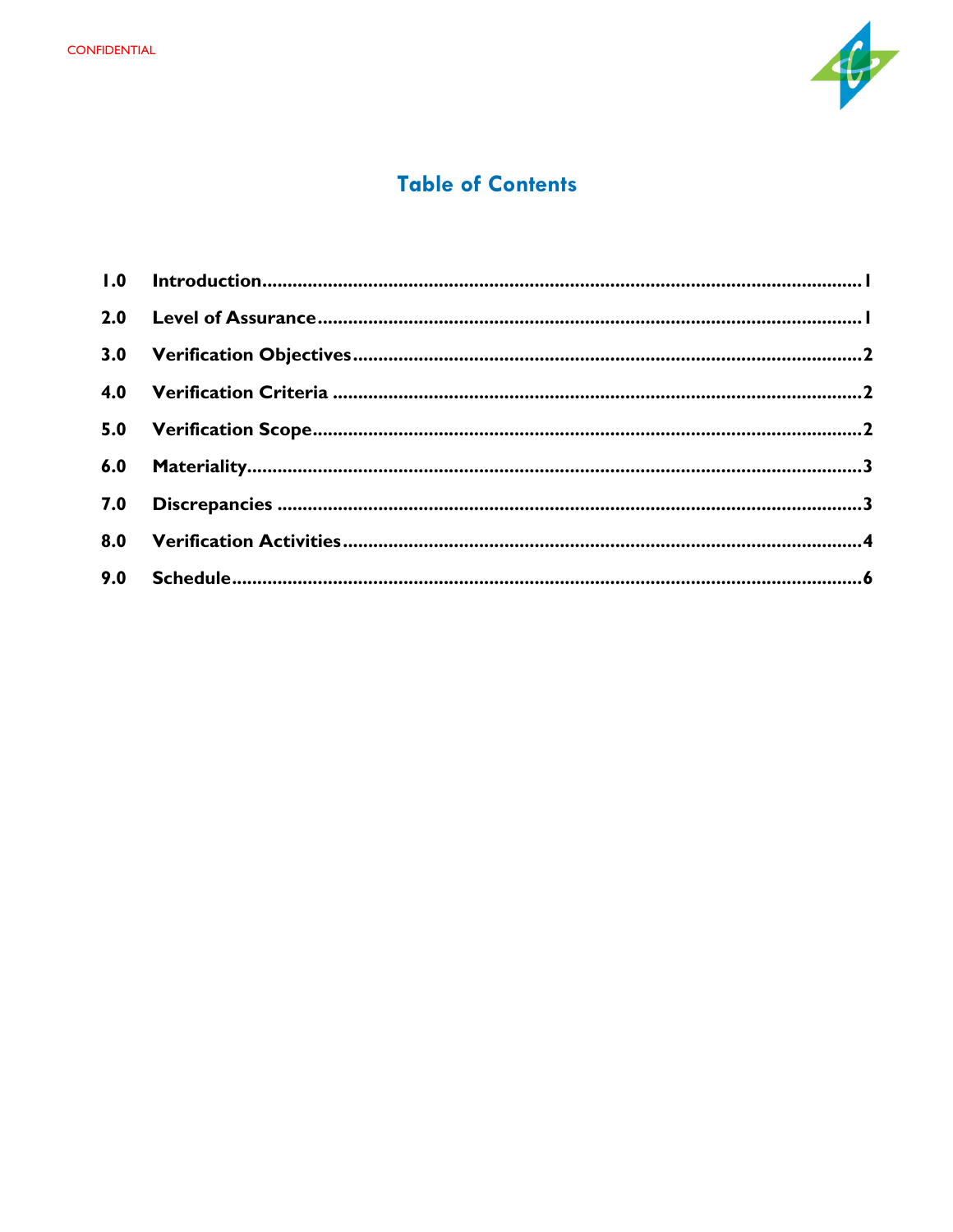

#### **1.0 Introduction**

<span id="page-13-0"></span>Cameron-Cole, LLC (Cameron-Cole) has been retained by San Jose State University (SJSU) to perform a verification of its California Electronic Greenhouse Gas Reporting Tool (Cal e-GGRT) report for Calendar Year (CY) 2018, which was submitted to the California Air Resources Board (ARB) for compliance with the Regulation for the Mandatory Reporting of Greenhouse Gas Emissions (ARB GHG Reporting Rule)<sup>1</sup>. This verification will be conducted between May and July 2019.

This Verification Plan includes information on the following:

- Level of assurance
- Verification objectives
- Verification criteria
- Verification scope
- Materiality
- **Facility Location**
- Verification activities and schedule.

# **2.0 Level of Assurance**

<span id="page-13-1"></span>The level of assurance is used to determine the depth of detail that a verifier designs into the verification plan to determine if there are material omissions, errors or misstatements. Two levels of assurance are generally recognized – reasonable and limited. Reasonable assurance statements generate the highest level of confidence, and provide reasonable assurance that the Cal e-GGRT report is materially correct. Limited assurance statements provide less confidence, and involve less detailed examination of GHG data and supporting documentation. Limited assurance statements assert that there is no evidence that the Cal e-GGRT is not materially correct.

Per ARB GHG Reporting Rule requirements, Cameron-Cole will conduct the verification activities in a manner that will result in a reasonable level of assurance.

 $\overline{\phantom{a}}$ 

 $1$  Cameron-Cole will use all available formally updated guidance as published by ARB, such as FAQ's in addition to the Regulation.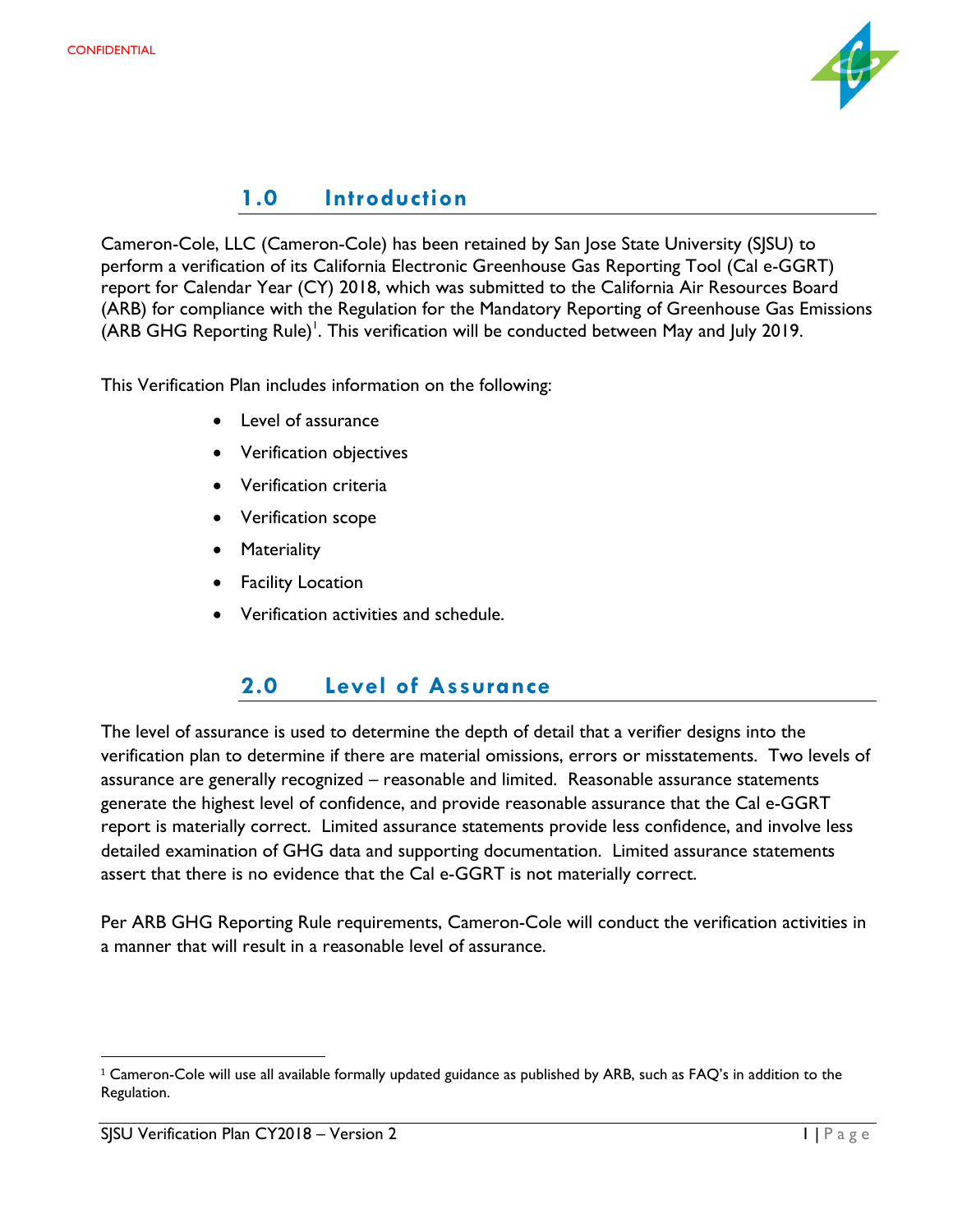

# **3.0 Verification Objectives**

<span id="page-14-0"></span>The primary objectives of the verification are to:

- Verify whether SJSU's CY2018 Cal e-GGRT report meets the generally accepted GHG accounting principles of accuracy, completeness, transparency, relevance and consistency.
- Determine if SJSU has reported all emissions and product data in conformance with the ARB GHG Reporting Rule.
- Determine whether or not SJSU's CY2018 Cal e-GGRT report meets/exceeds the 95% threshold for accuracy required by the ARB.

# **4.0 Verification Criteria**

<span id="page-14-1"></span>The verification process will maintain the criteria of completeness, consistency, accuracy, comparability and transparency as its underlying principles. Cameron-Cole will conduct verification activities to assess accuracy and conformance with the ARB GHG Reporting Rule. Where Cameron-Cole has identified deviations to the regulatory requirements specified in the ARB GHG Reporting Rule we will require approval from ARB for those deviations.

# **5.0 Verification Scope**

<span id="page-14-2"></span>A description of the scope of verification activities is as follows:

- **Facility Location:** San Jose, California. The facility boundary includes all sources at the main campus located west-east between 4th and 10th Street and north-south between San Fernando and San Salvador Streets.
- **Greenhouse Gases Covered:** Carbon dioxide  $(CO_2)$ , nitrous oxide  $(N_2O)$  and methane  $(CH_4)$
- **Covered Data:**
	- o Direct Emissions from Stationary Combustion Sources: one cogeneration unit, three auxiliary boilers located at the cogeneration unit, and 16 utility natural gas meters supplying fuel to campus buildings (boilers, kilns, two 60 kW Tecogens, laboratory equipment, and kitchen equipment)
- **Non-Emissions Data:**
	- o **Electricity Purchases/Acquisitions**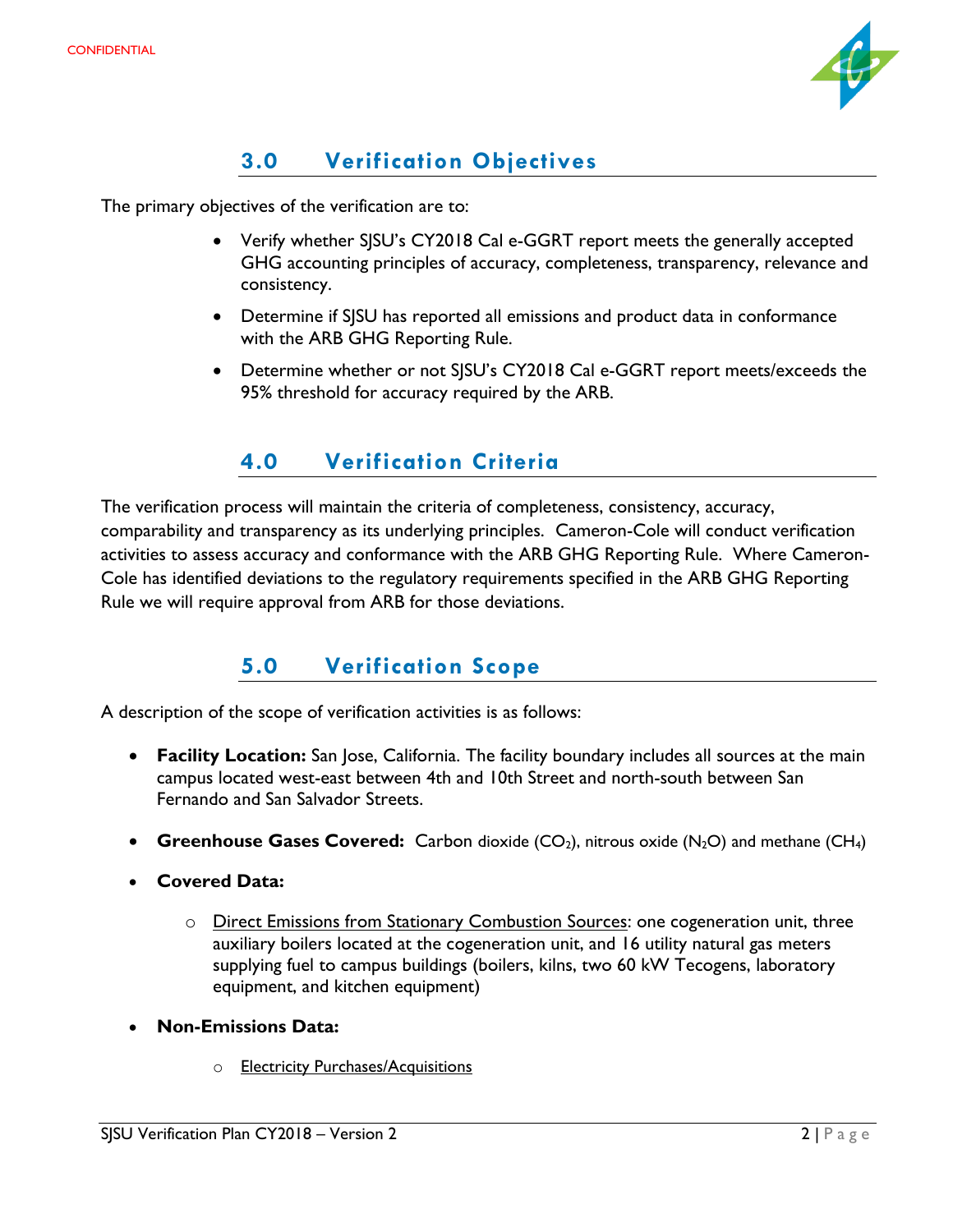

- o Natural Gas Purchases/Acquisitions
- o Electricity & Steam Generation & Disposition

# **6.0 Materiality**

<span id="page-15-0"></span>The concept of materiality is used to determine if omitted or misstated GHG emissions information will lead to significant misrepresentations of emissions. A material misstatement is the aggregate of errors and omissions with program requirements, and/or misrepresentations that could influence the decisions of intended users.

ARB sets the materiality threshold at 5% (for both understatements and overstatements) of the overall facility  $CO<sub>2</sub>$  equivalent (e) emissions.

Material misstatement is calculated separately for covered product data at a materiality threshold of 5%, as specified in section 95131(b)(12)(A). Covered product data is evaluated for material misstatement, while the remaining reported product data is evaluated for conformance.

# **7.0 Discrepancies**

<span id="page-15-1"></span>Cameron-Cole's verification activities include assisting SJSU in understanding any issues with its GHG Inventory processes, calculations, data and documentation, particularly those that result in a material discrepancy. Cameron-Cole will provide SJSU with information on discrepancies found during the course of the verification. Cameron-Cole will make every effort to provide this information in a timely manner (mostly likely in batches as the review progresses), so that SJSU has sufficient time to rectify the discrepancies. SJSU will then resubmit information to Cameron-Cole, preferably in batches, to allow Cameron-Cole ample time to re-verify the information.

SJSU must fix all correctable errors that affect covered emission in the submitted emissions data report and submit a revised emissions data report to ARB. If the discrepancy is material or results in non-conformity, Cameron-Cole will notify SJSU at least 10 working days before an adverse statement is submitted to ARB. If SJSU and Cameron-Cole cannot agree on a discrepancy, SJSU may petition the ARB before the reporting deadline and before the verification statement is submitted. ARB will provide the ultimate determination if a misstatement is material or non-conformant to the ARB GHG Reporting Rule.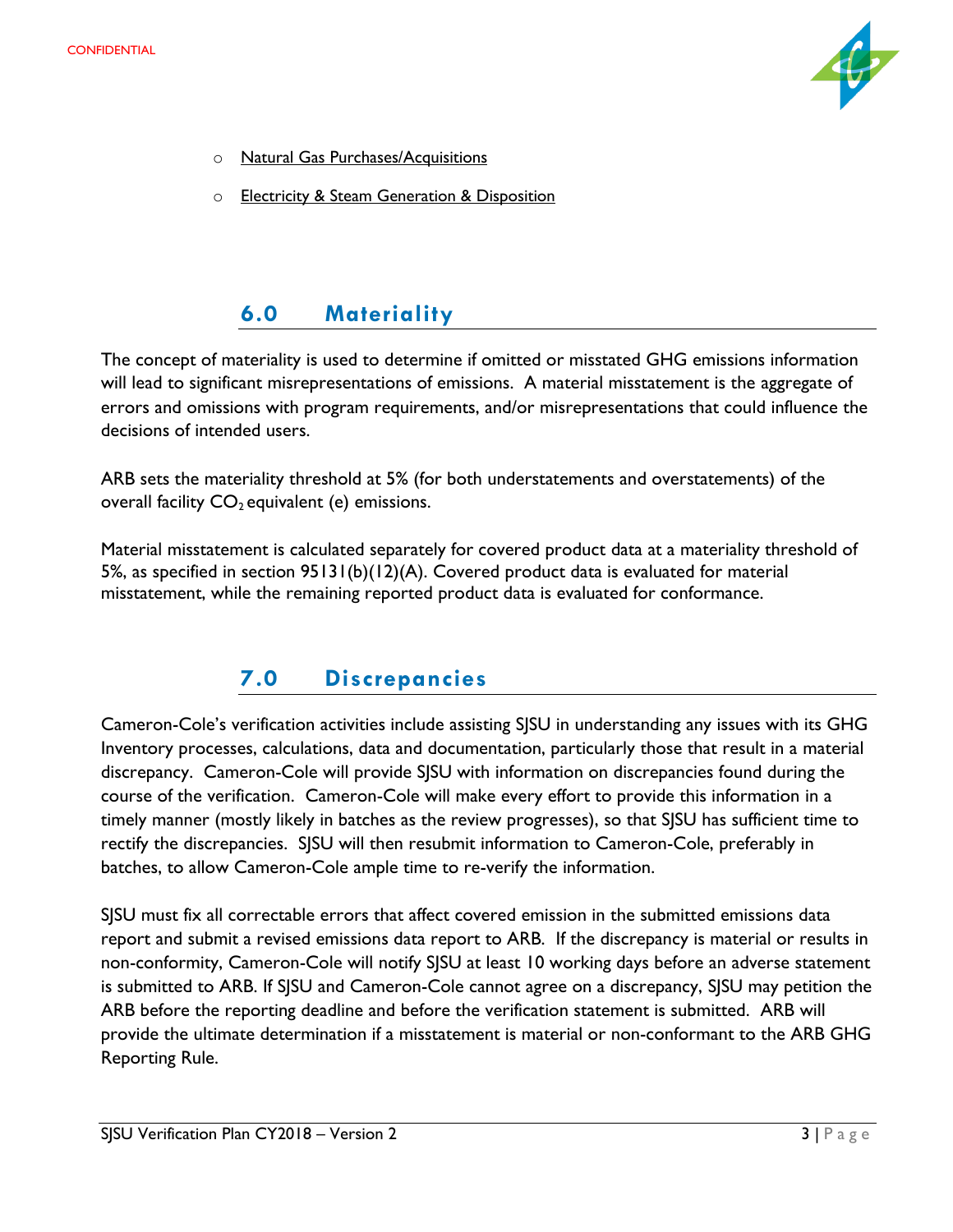

# **8.0 Verification Activities**

#### <span id="page-16-0"></span>**Verify emissions sources**

Cameron-Cole will conduct a detailed desktop review of SJSU's source list to verify that all emissions sources, and fuels required to report under the ARB GHG Reporting Rule have been identified. All sources will be ranked by magnitude.

#### **Verify product data**

Cameron-Cole will conduct a detailed desktop review of SJSU's production data to verify that all covered product data required to report under the ARB GHG Reporting Rule has been identified.

#### **Determine areas of high risk and uncertainty**

Based on initial discussions, and on information gathered and evaluated in previous tasks, Cameron-Cole will then determine which sources (and resultant emissions estimates) have the highest risk of material error or misstatement. We will focus our efforts on these areas. The following are types of potential errors, omissions and misrepresentations that will be included in our assessment:

- The inherent risk of a material discrepancy occurring;
- The risk that the controls of the organization will prevent/ not prevent or detect a material discrepancy; and
- The risk that the verifier will not detect any material discrepancy that has not been corrected by the controls of the organization.

#### **Verification Sampling Plan and Data Request**

Since it is generally inefficient to assess all GHG information collected by an organization, a risk-based approach will be employed in developing a Verification Sampling Plan. The Verification Sampling Plan will identify the sources that will be subject to evaluation.

Cameron-Cole will submit a Data Request to SJSU. The Data Request will request information including, but not limited to, the following:

- GHG data aggregation and calculation spreadsheets
- GHG Monitoring Plan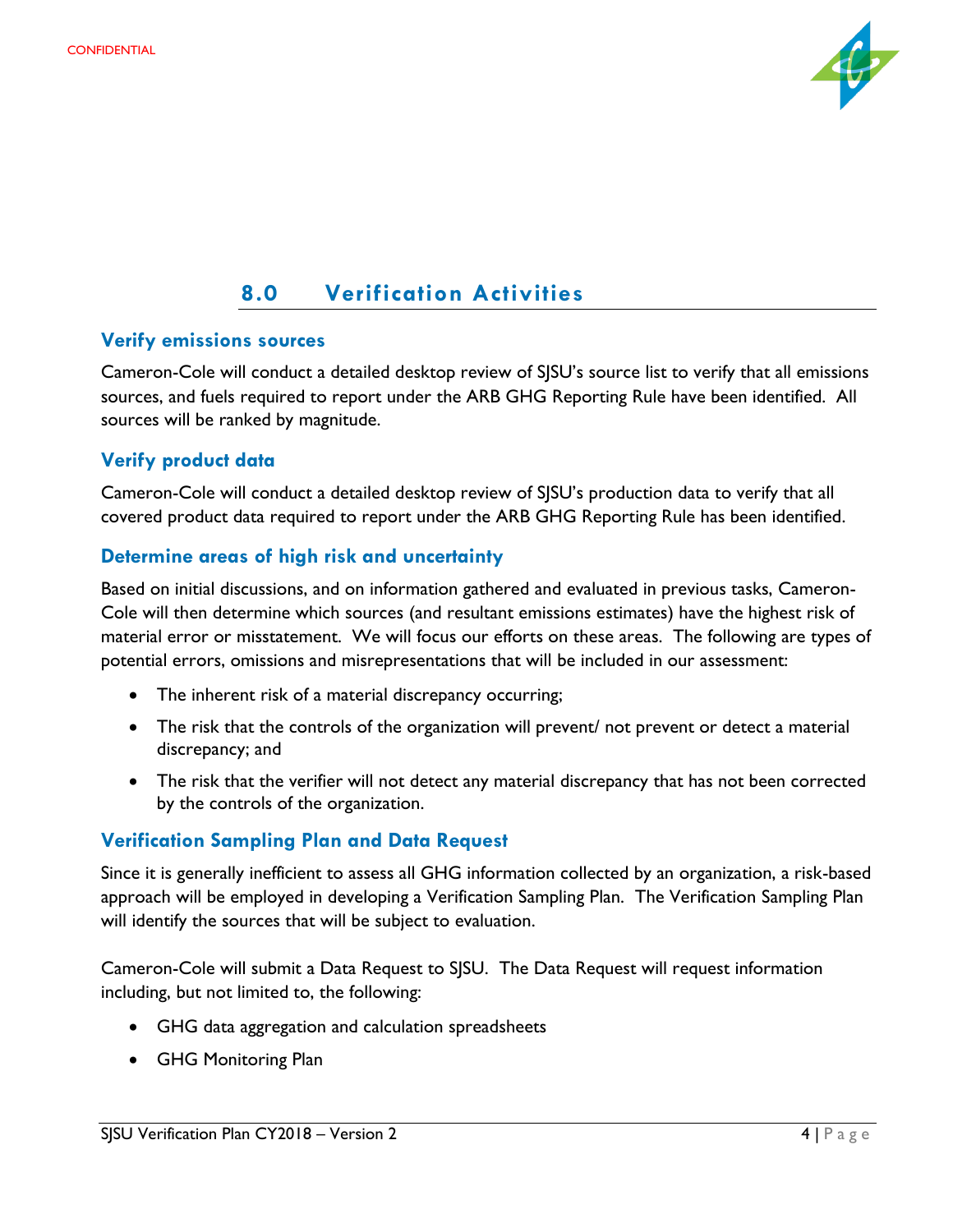

- A description of inventory management systems, including methods used to gather, transcribe (if applicable), QA/QC and aggregate activity data;
- Fuel and utility bills; and,
- Facility and cogen boundary maps.

The Verification Sampling Plan will be amended, when necessary throughout the course of the verification.

#### **Evaluate methodologies and management systems**

Cameron-Cole will review the methodologies and management systems used by SJSU to determine whether they are in conformance with the ARB GHG Reporting Rule. We will review the data collection, transcription, conversions (if applicable), assumptions (if applicable), QA/QC and recordkeeping processes to ensure they are robust. Cameron-Cole's management system review will give consideration to the following:

- Selection and management of the GHG and product data information;
- Processes for collecting, processing, consolidating and reporting GHG and product data information;
- Systems and processes that ensure the accuracy of the GHG and product data information;
- Design and maintenance of the GHG information system;
- Systems and processes that support the GHG information system;
- Results of previous assessments, if available and appropriate.

#### **Data Checks**

First, Cameron-Cole will conduct activities as described in the ARB GHG Reporting Rule to verify the accuracy and completeness of activity data (i.e. verifying fuel and electricity usage) and product data. Then, using the results of previous tasks, Cameron-Cole will select calculations to verify.

#### **Site Visits**

Cameron-Cole will conduct a site visit of the main Facility, in accordance with the ARB GHG Reporting Rule. During the site visit, Cameron-Cole will meet with SJSU staff and conduct interviews, examine source activity data available at the site, and conduct a site walk to confirm that all sources have been identified.

#### **Recalculation**

Cameron-Cole will recalculate emissions and product data estimates for selected sources using underlying activity data (provided by SJSU). Material and immaterial errors and misstatements will be identified, and SJSU's overall covered emissions and product data estimates will be compared to our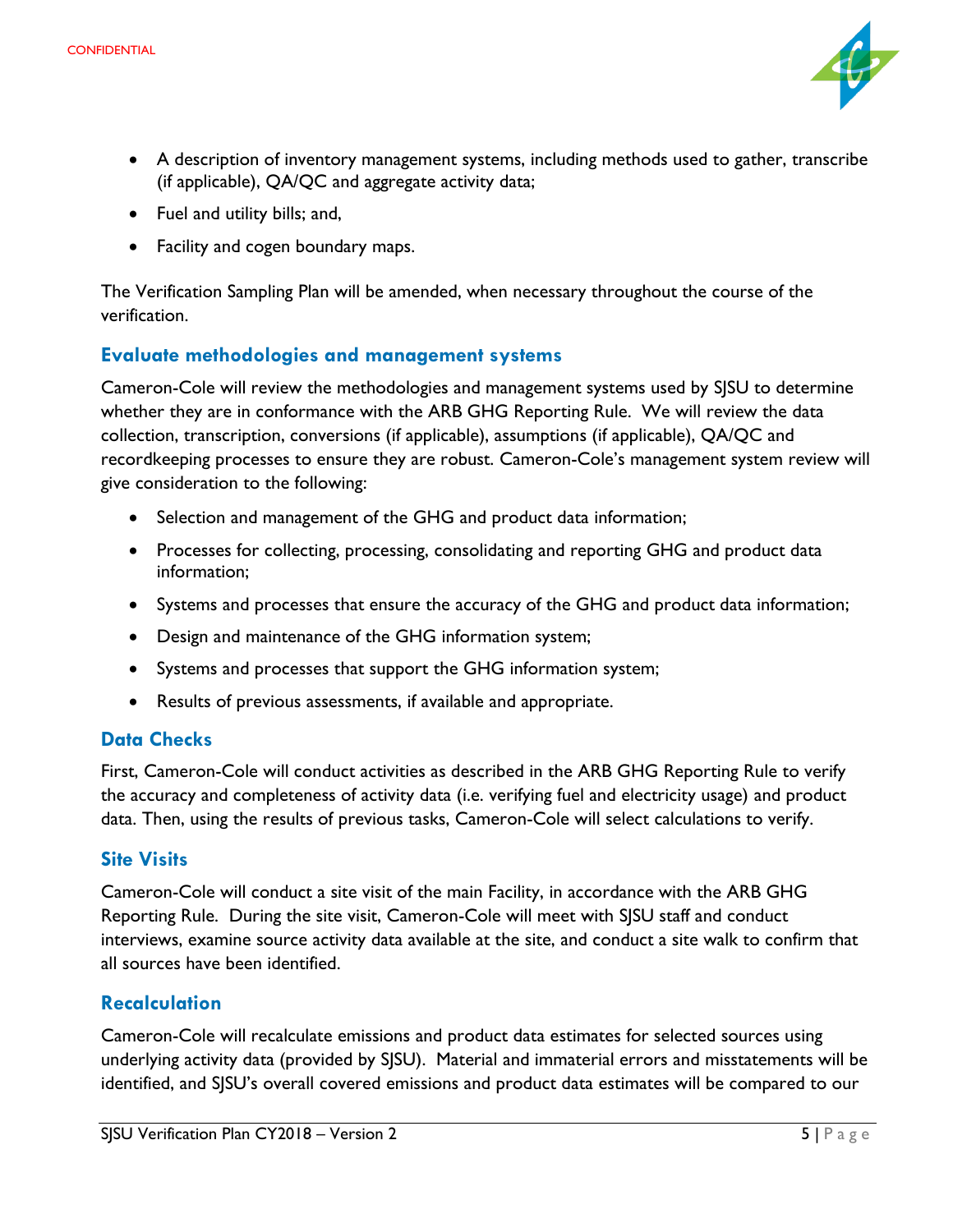

overall covered emissions and product data estimates to determine if the materiality threshold (95% accuracy) has been achieved.

#### **Findings & Cal e-GGRT Report Modifications**

After completing the recalculations and the site visit, Cameron-Cole will provide SJSU with a Findings Log. The Findings Log may include new information requests and corrective action requests. Each corrective action request will include a description of the issue, the regulatory citation and potential impact on the data and/or compliance. If corrective actions are required, Cameron-Cole will unlock the Cal e-GGRT report for editing.

If additional corrective actions are identified for the resubmitted Cal e-GGRT report, Cameron-Cole will provide SJSU with an updated findings log and unlock the Cal e-GGRT report again.

#### **Verification Report, Verification Statement & Exit Meeting**

Upon completion of the verification activities described above, Cameron-Cole will prepare a Verification Report and Verification Statement for SJSU. The Verification Report will document the verification process, inventory recalculations and summarize the verification findings. A separate verification opinion will be submitted for product data.

All documents will be subjected to a quality assurance check by Cameron-Cole's independent senior reviewer. The general conclusion from the Verification Report will be used to create the Verification Statement, which will then be reviewed and signed by Cameron-Cole's independent senior reviewer and the Lead Verifier.

Originals of these documents will be provided to SJSU, and an exit meeting will be held with SJSU to discuss the verification report and statement. If material misstatements or non-conformities are found, it is understood that SJSU can revise its information, if possible, and resubmit it for review by Cameron-Cole (on an additional time-and-materials basis) until the minimum quality standard is met. SJSU can provide a copy of Cameron-Cole's Verification Statement to all interested parties and directly quote the Verification Conclusion from the Verification Statement.

#### **9.0 Schedule**

<span id="page-18-0"></span>The verification schedule is as follows:

- Kick-off Meeting 5/2/19
- Complete Verification Sampling Plan 5/3/19
- Submit Data Request to SJSU 5/3/19
- Submit Verification Plan to SJSU 5/3/19
- Conduct Site Visit 5/6/19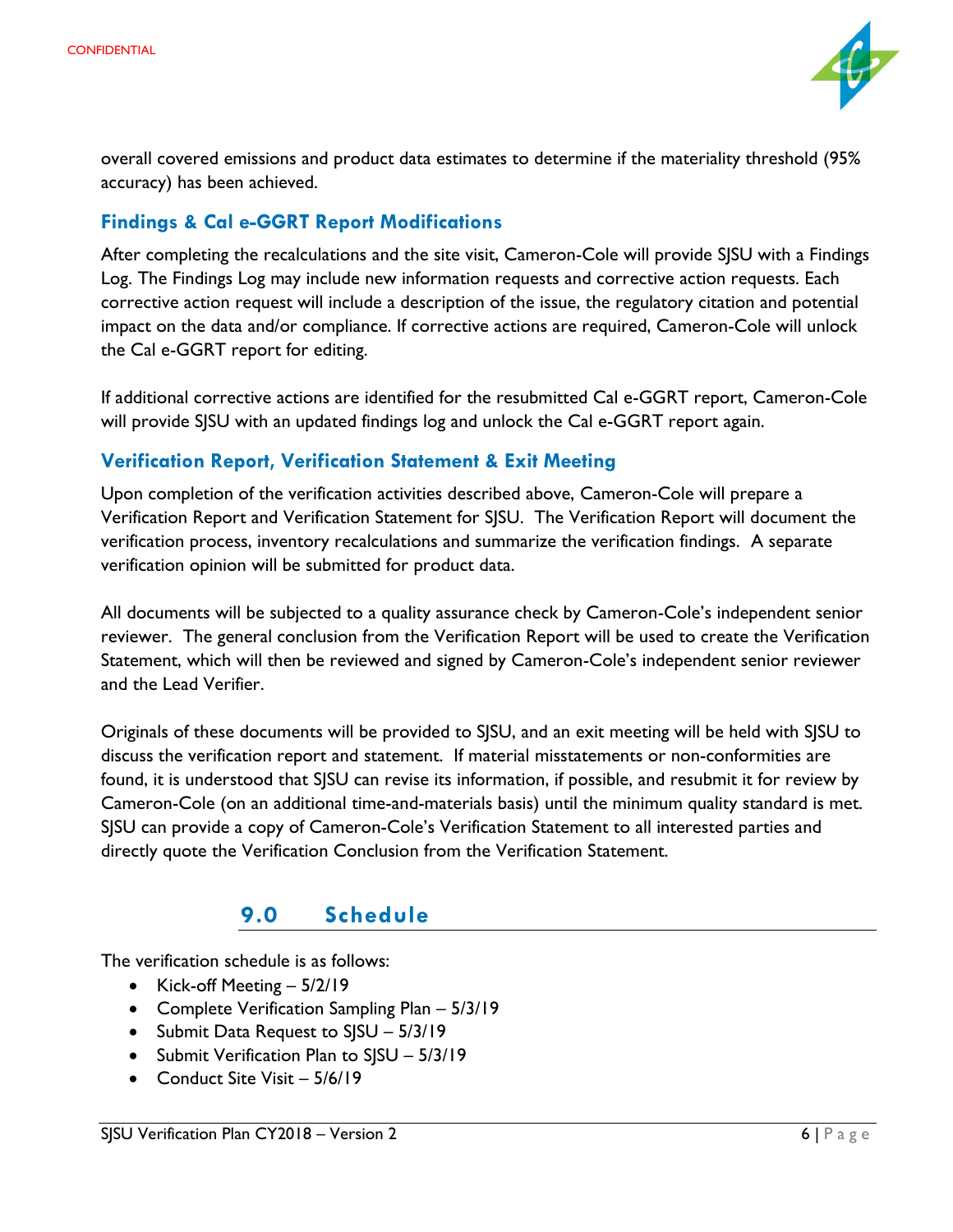

- Receive all requested information from SJSU 5/10/19
- Provide Verification Findings to SJSU 5/23/19
- SJSU addresses Verification Findings 6/27/19
- Submit Verification Report & Verification Statement to SJSU by 7/12/19
- Exit meeting by 7/12/19

 $\overline{\mathcal{U}}$  Trupinsky 5/3/2019 (updated 7/8/19) Lead Verifier Cameron-Cole, LLC

**DCN 562 Version 1.0**

**Version Date: 10.22.18**

**Approved by: GHG Director**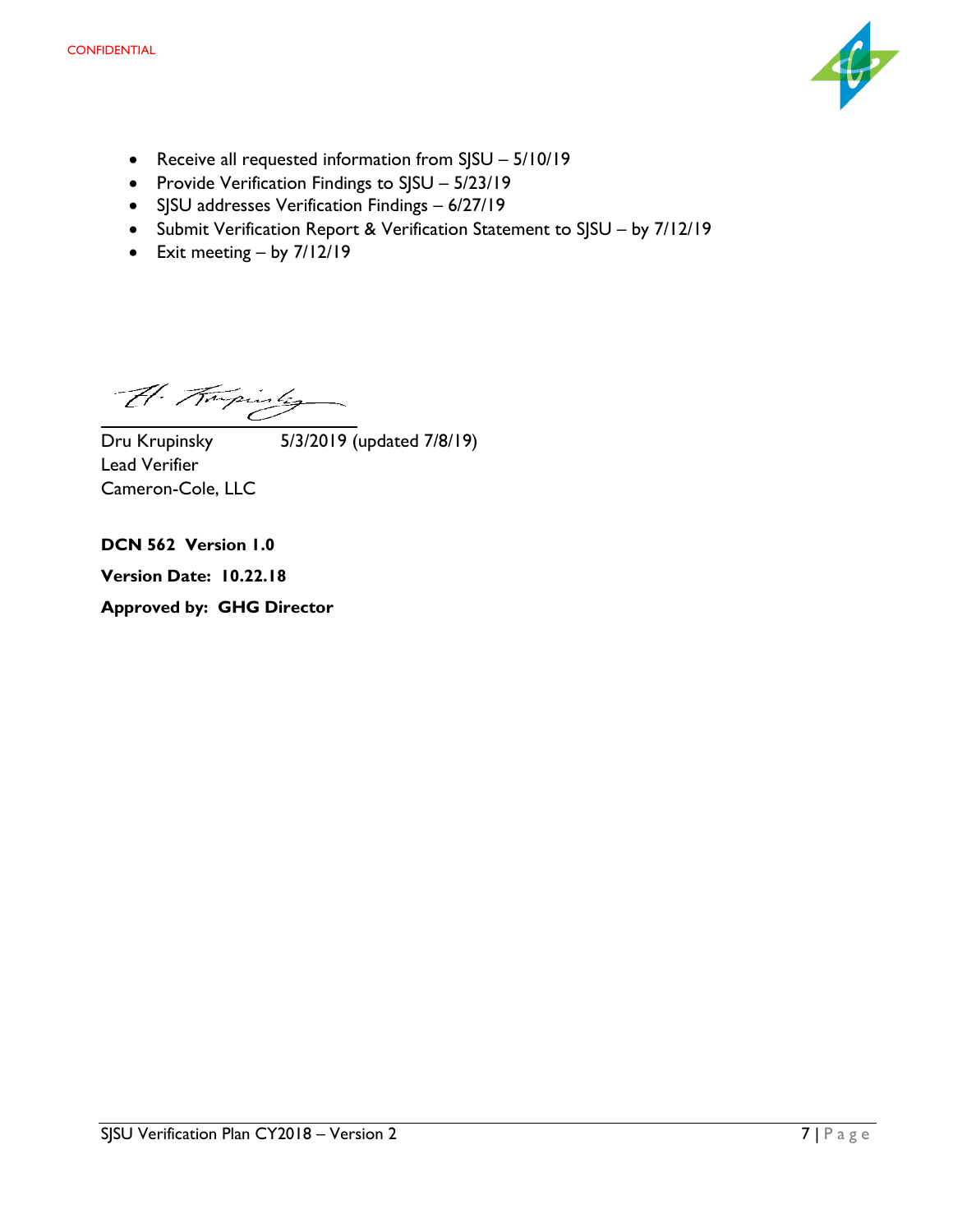

# **Attachment B – Verification Statement**